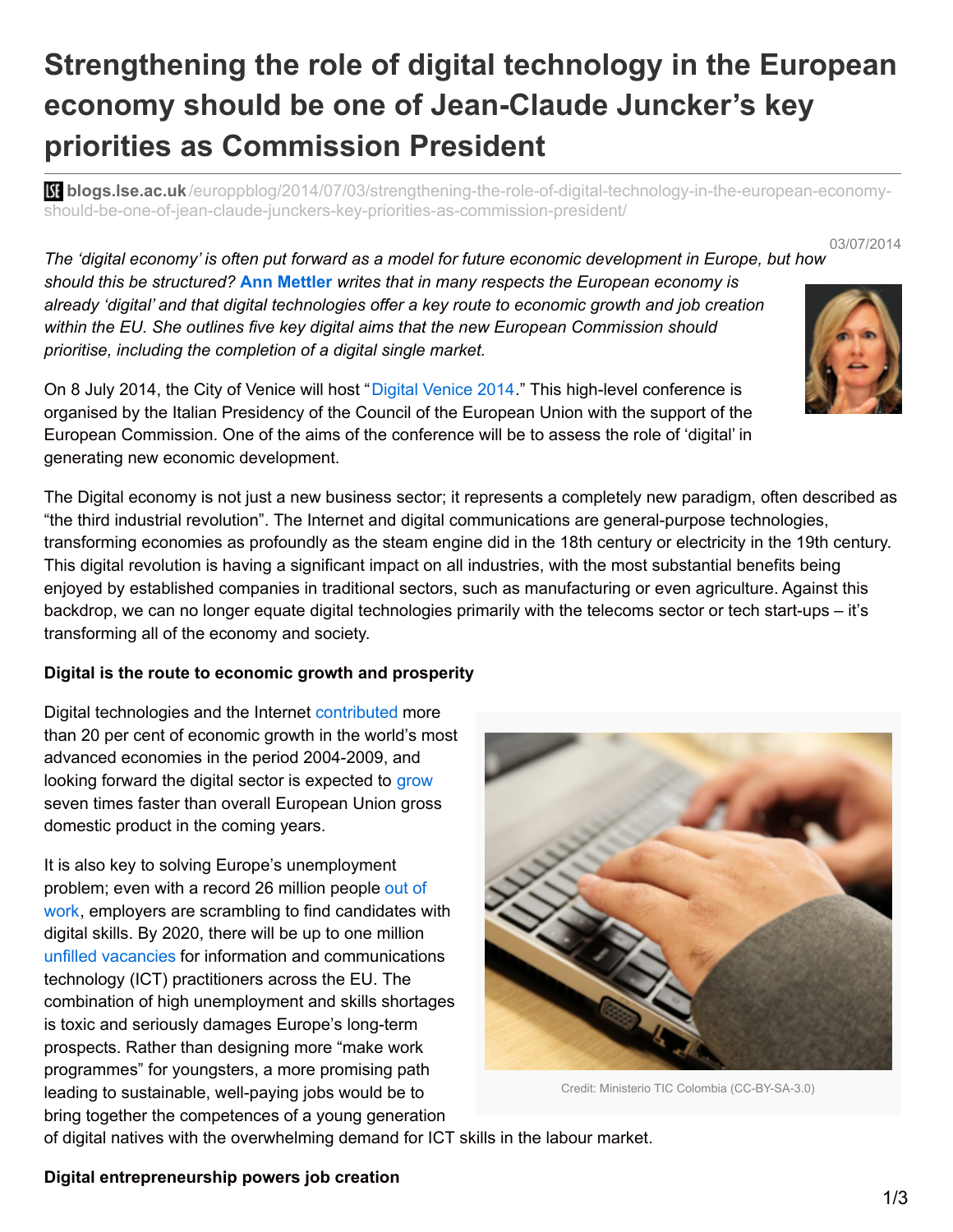Entrepreneurship powered by digital technologies will be crucial in strengthening the economic recovery and creating the jobs that Europe so urgently needs. According to new research from the [OECD](http://www.oecd.org/newsroom/innovation-support-for-young-firms-would-boost-job-creation.htm), the vast majority of new jobs are created by companies five years old or younger. Almost all of these enterprises are heavy users of digital technologies.

Take [Rovio](http://www.rovio.com/), maker of *Angry Birds*. With more than two billion downloads, it is one of the most successful apps of all time, as well as a global leader in entertainment. Based in Espoo, Finland, the company was launched by three students from Helsinki University of Technology in 2003, and has since grown to 800 employees.

### **Priorities for the new European Commission**

It bodes well that incoming European Commission President Jean-Claude Juncker has used his campaign to announce that he intends to make Digital Europe in general and the Digital Single Market in particular his top priorities. In order not to lose steam in coming years – and to withstand the pressures he will receive from the many interests that feel threatened by digital disruption – it is imperative that he takes personal ownership and responsibility for this agenda.

There are five key deliverables, among others, that Mr Juncker should focus on in particular. First, there is the completion of the digital single market. The European Council has already committed itself four times to completing the digital single market by 2015, but has little to show for it. Europe still has 28 different, completely fragmented digital markets. That is why urgent leadership from the European Commission is in order, along with a firm pledge to deliver – if not by the unrealistic 2015 deadline that the European Council has set – then at least by the end of Mr Juncker's mandate. In view of delivering prompt results, he should have the courage to re-design this dossier institutionally, making the digital single market the responsibility of a digital commissioner, rather than the single market commissioner (a function that has so ostensibly failed to deliver on the digital single market in past political cycles).

Second, digitising industry and public administrations should be a priority.One area where Europe continues to enjoy a formidable competitive advantage vis-à-vis other parts of the world is in manufacturing and industry. Using this strength – and complementing it with digitalisation – would result in not-easy-to-replicate innovations and economic capabilities, as well as the prospect of re-shoring and creating well-paying jobs in Europe. Similar benefits could be reaped from digitising the public sector, which would not only help alleviate strained public finances, but also allow for more personalised and tailor-made services for citizens.

Third, the Commission should aim to mobilise investment for Europe's digital infrastructure. A world-class digital economy cannot sit on top of an outdated digital infrastructure. Massive investment will be needed in coming years – including in 5G technologies – to catch up with the United States, Korea and other countries that are leading the way. In a time of empty government coffers, it will take a lot of ingenuity to build a coalition of stakeholders – public and private – ready to muster this crucial investment challenge.

Fourth, providing support to entrepreneurs must be a key priority. Europe will need tens of thousands of new, innovative, fast-scaling and digitally-savvy companies if it hopes to make a serious dent in its unemployment and be able to compete globally on innovation. That is easier said than done in a market place still too often dominated by incumbent, vested economic interests who are eager to shut out newcomers and competitors. With many of them in cosy relations vis-à-vis national governments, it is all the more important that Brussels and the European Commission really understand the needs of digital entrepreneurs and put them at the heart of their policy agenda.

Finally, digital skills should be established as a 'fourth literacy'. While it is obvious to anyone why reading, writing and mathematics are essential skills for advancing in life, they alone may not be sufficient in the 21<sup>st</sup> century. Increasingly, youngsters themselves report a great desire to be able not only to consume digital content but to shape it, for instance by learning how to code and take part in hackathons. At the same time – and despite Europe's